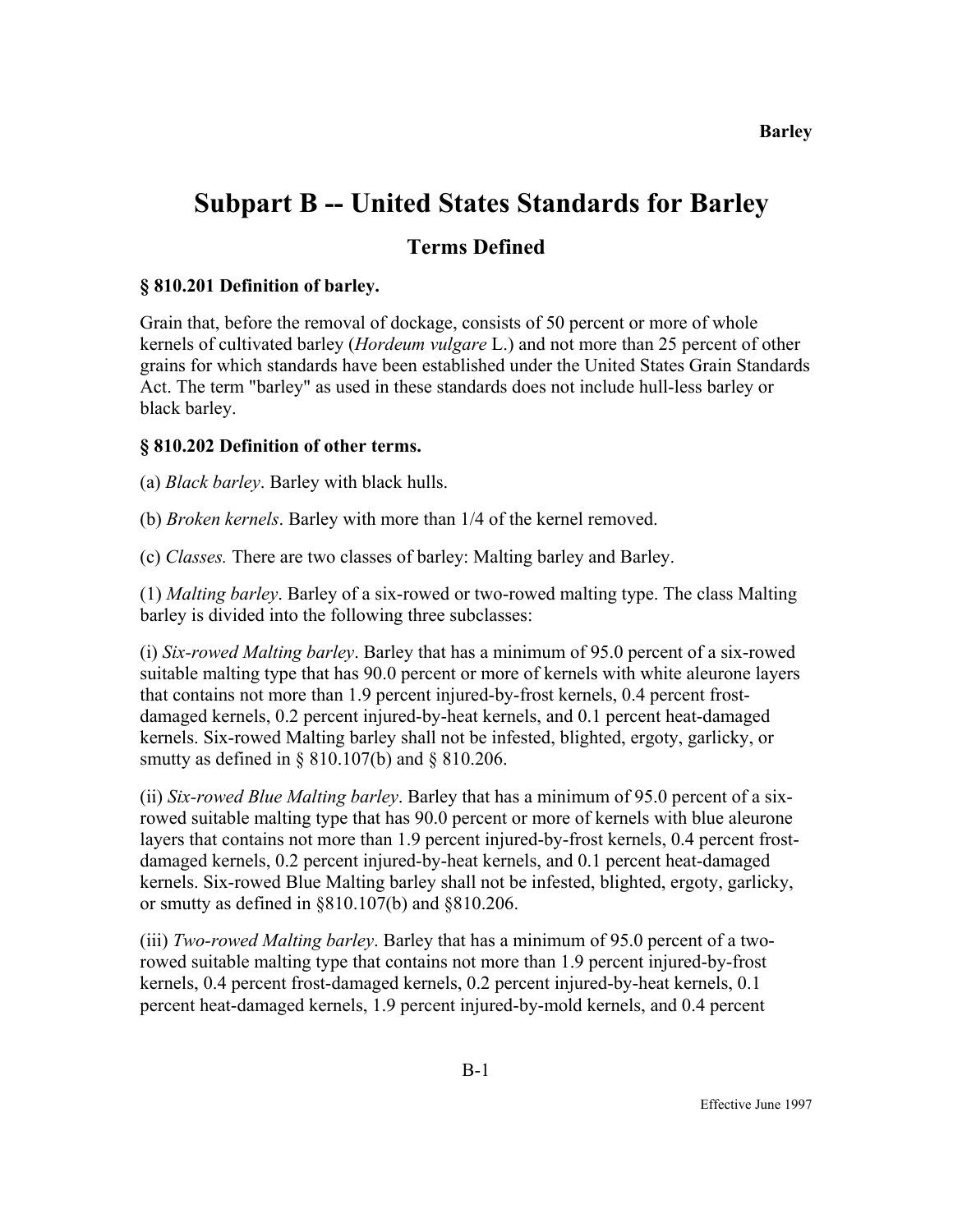mold-damaged kernels. Two-rowed Malting barley shall not be infested, blighted, ergoty, garlicky, or smutty as defined in § 810.107(b) and § 810.206.

(2) *Barley*. Any barley of a six-rowed or two-rowed type. The class Barley is divided into the following three subclasses:

(i) *Six-rowed barley*. Any six-rowed barley that contains not more than 10.0 percent of two-rowed varieties.

(ii) *Two-rowed barley*. Any two-rowed barley with white hulls that contains not more than 10.0 percent of six-rowed varieties.

(iii*) Barley*. Any barley that does not meet the requirements for the subclasses Six-rowed barley or Two-rowed barley.

(d) *Damaged kernels*. Kernels, pieces of barley kernels, other grains, and wild oats that are badly ground-damaged, badly weather-damaged, diseased, frost-damaged, germdamaged, heat-damaged, injured-by-heat, insect-bored, mold-damaged, sprout-damaged, or otherwise materially damaged.

(e) *Dockage***.** All matter other than barley that can be removed from the original sample by use of an approved device according to procedures prescribed in FGIS instructions. Also, underdeveloped, shriveled, and small pieces of barley kernels removed in properly separating the material other than barley and that cannot be recovered by properly rescreening or recleaning.

(f) *Foreign material*. All matter other than barley, other grains, and wild oats that remains in the sample after removal of dockage.

(g*) Frost-damaged kernels*. Kernels, pieces of barley kernels, other grains, and wild oats that are badly shrunken and distinctly discolored black or brown by frost.

(h) *Germ-damaged kernels***.** Kernels, pieces of barley kernels, other grains, and wild oats that have dead or discolored germ ends.

(i) *Heat-damaged kernels***.** Kernels, pieces of barley kernels, other grains, and wild oats that are materially discolored and damaged by heat.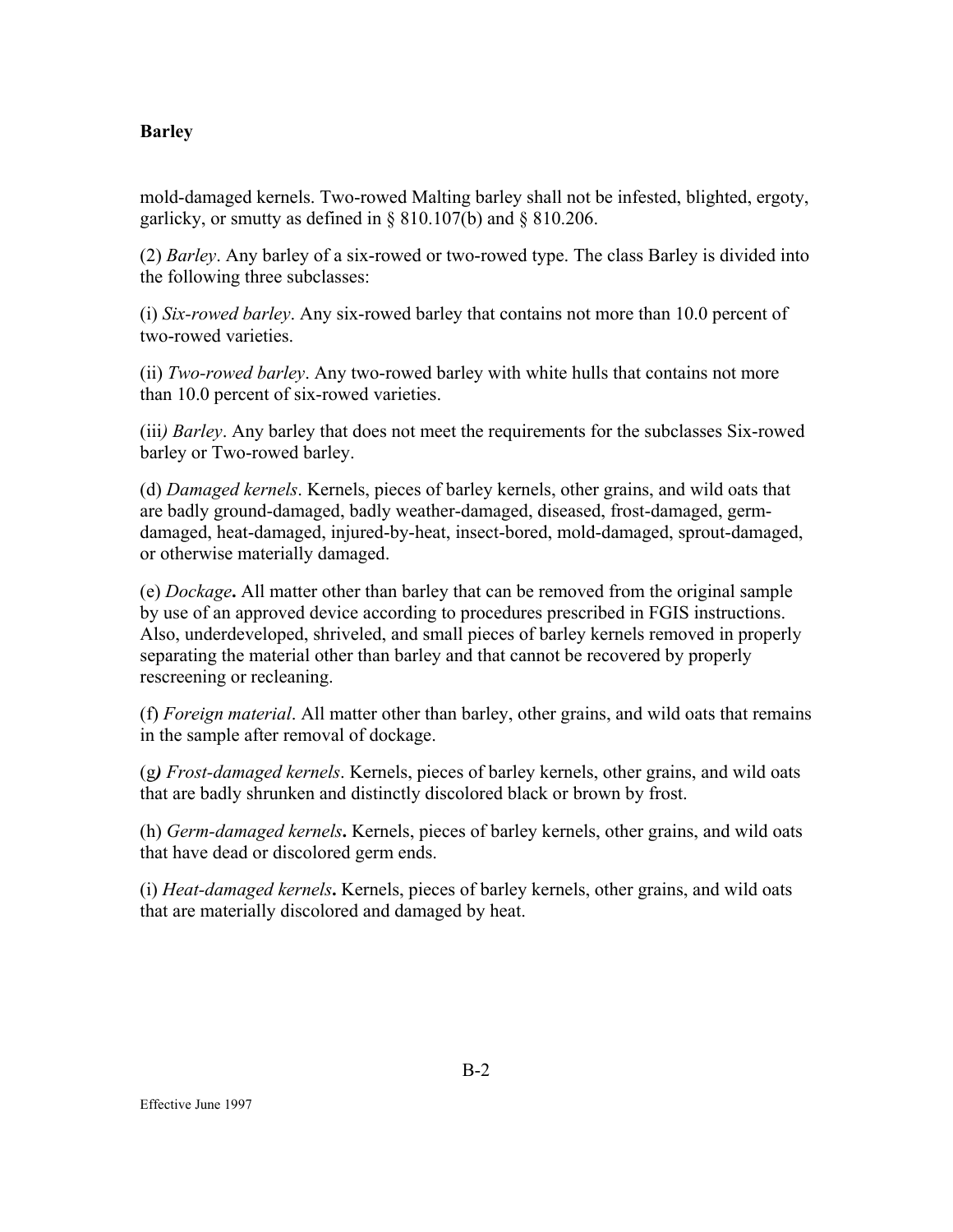(j) *Injured-by-frost kernels***.** Kernels and pieces of barley kernels that are distinctly indented, immature, or shrunken in appearance or that are light green in color as a result of frost before maturity.

(k*) Injured-by-heat kernels.* Kernels, pieces of barley kernels, other grains, and wild oats that are slightly discolored as a result of heat.

(l) *Injured-by-mold kernels***.** Kernels and pieces of barley kernels containing slight evidence of mold.

(m) *Mold-damaged kernels***.** Kernels, pieces of barley kernels, other grains, and wild oats that are weathered and contain considerable evidence of mold.

(n) *Other grains***.** Black barley, corn, cultivated buckwheat, einkorn, emmer, flaxseed, guar, hull-less barley, nongrain sorghum, oats, Polish wheat, popcorn, poulard wheat, rice, rye, safflower, sorghum, soybeans, spelt, sunflower seed, sweet corn, triticale, and wheat.

(o) *Plump barley***.** Barley that remains on top of a 6/64 x 3/4 slotted-hole sieve after sieving according to procedures prescribed in FGIS instructions.

(p) *Sieves.* 

(1) *5/64 x 3/4 slotted-hole sieve*. A metal sieve 0.032 inch thick with slotted perforations 0.0781 (5/64) inch by 0.750 (3/4) inch.

(2) *5.5/64 x 3/4 slotted-hole sieve*. A metal sieve 0.032 inch thick with slotted perforations 0.0895 (5.5/64) inch by 0.750 (3/4) inch.

(3) *6/64 x 3/4 slotted-hole sieve*. A metal sieve 0.032 inch thick with slotted perforations 0.0937 (6/64) inch by 0.750 (3/4) inch.

(q) *Skinned and broken kernels***.** Barley kernels that have one-third or more of the hull removed, or that the hull is loose or missing over the germ, or broken kernels, or whole kernels that have a part or all of the germ missing.

(r) *Sound barley***.** Kernels and pieces of barley kernels that are not damaged as defined under (d) of this section.

(s) *Suitable malting type***.** Varieties of malting barley that are recommended by the American Malting Barley Association and other malting type(s) used by the malting and brewing industry. The varieties are listed in GIPSA's instructions.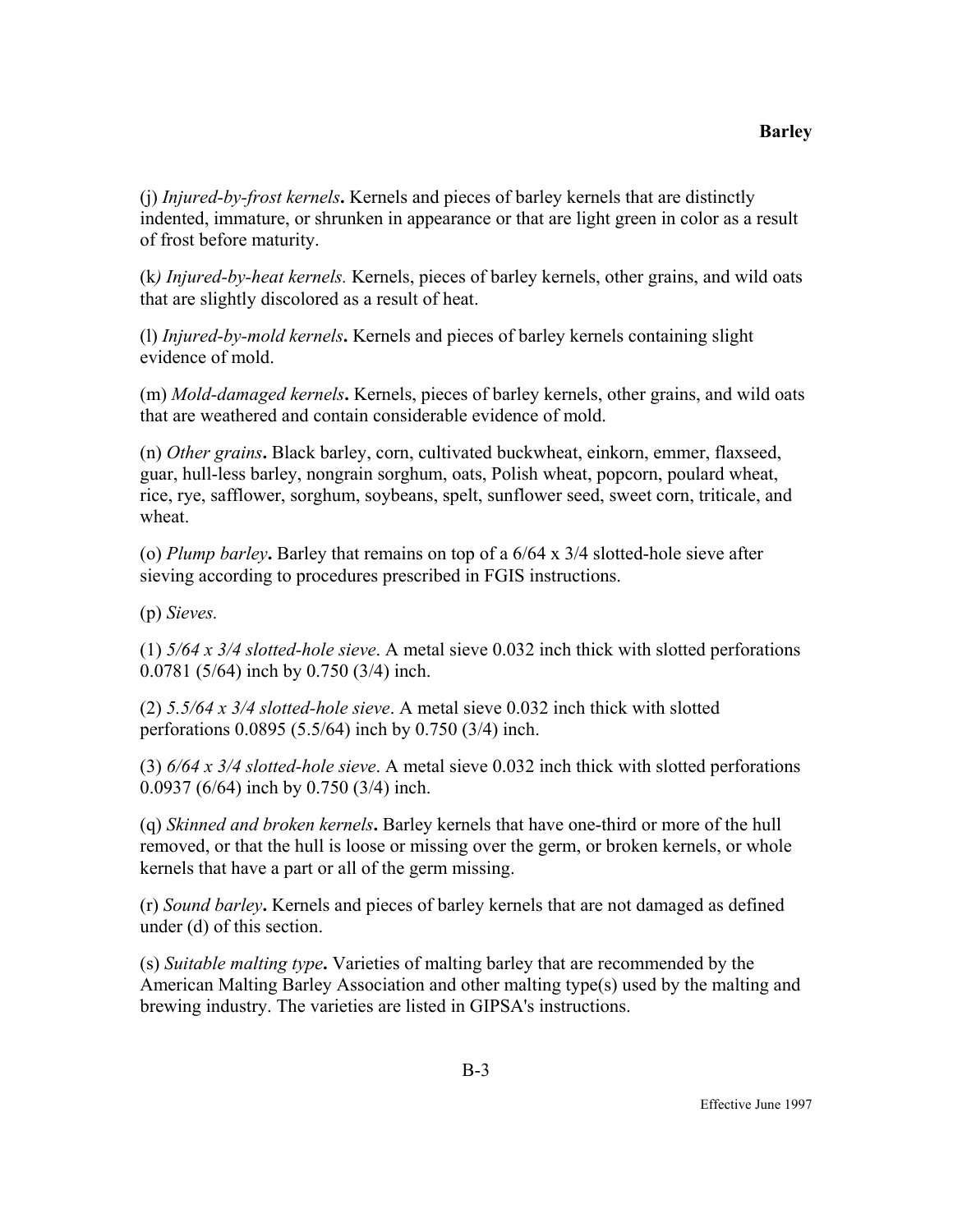(t) *Thin barley***.** Thin barley shall be defined for the appropriate class as follows:

(1) *Malting barley*. Six-rowed Malting barley that passes through a 5/64 x 3/4 slottedhole sieve and Two-rowed Malting barley which passes through a 5.5/64 x 3/4 slottedhole sieve in accordance with procedures prescribed in GIPSA's instructions.

(2) *Barley.* Six-rowed barley, Two-rowed barley, or Barley that passes through a 5/64 x 3/4 slotted-hole sieve in accordance with procedures prescribed in GIPSA's instructions.

(u) *Wild oats***.** Seeds of *Avena fatua* L. and *A. sterilis* L.

# **Principles Governing the Application of Standards**

#### **§ 810.203 Basis of determination**.

*All other determinations*. Each determination of heat-damaged kernels, injured-by-heat kernels, and white or blue aleurone layers in Six-rowed barley is made on pearled, dockage-free barley. Other determinations not specifically provided for under the *General Provisions* are made on the basis of the grain when free from dockage, except the determination of odor is made on either the basis of the grain as a whole or the grain when free from dockage**.**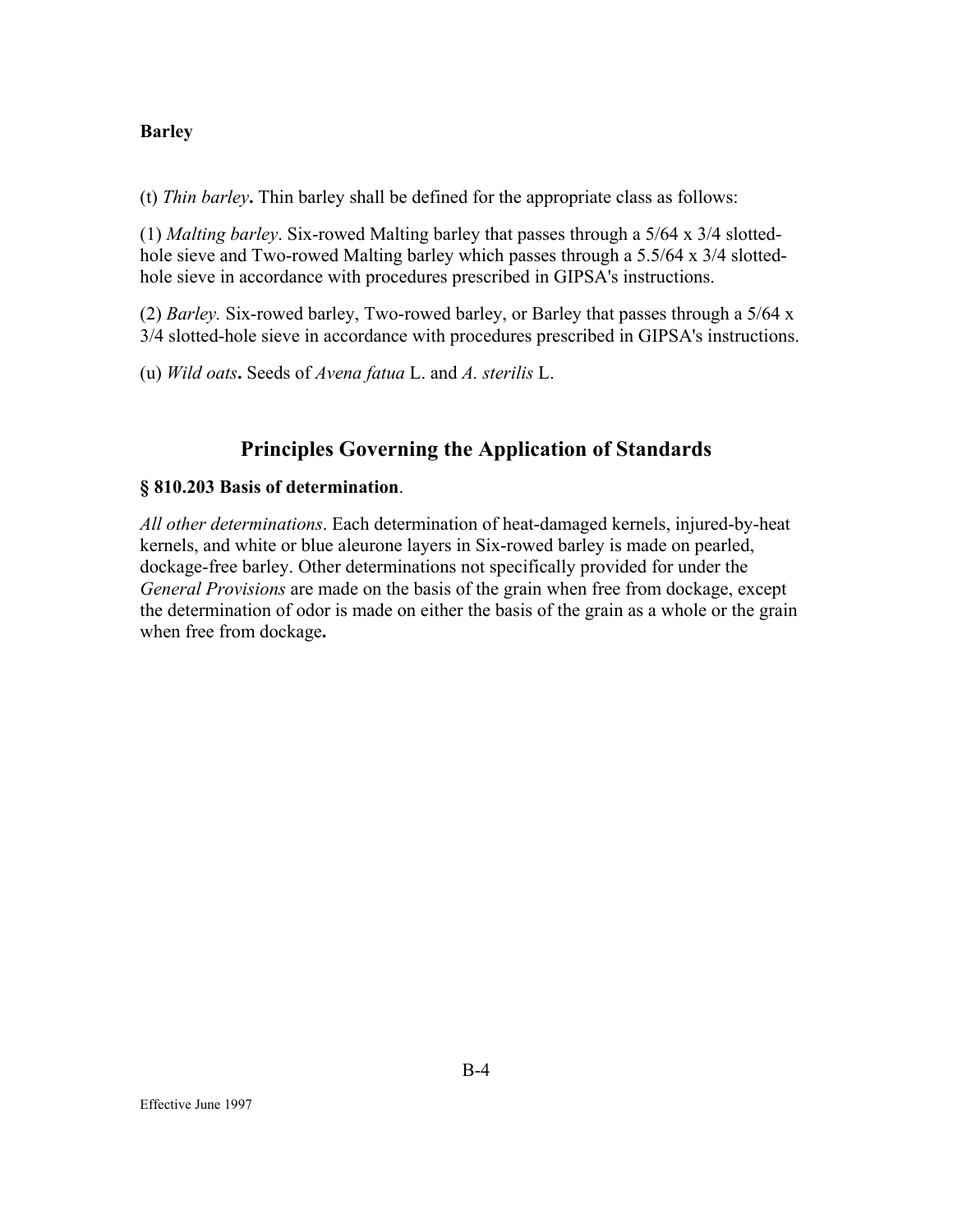# **Grades and Grade Requirements**

# **§ 810.204 Grades and grade requirements for Six-rowed Malting barley and Six-rowed Blue Malting barley.**

|            | Minimum limits of--<br>Maximum limits of-- |           |               |                       |           |           |           |           |
|------------|--------------------------------------------|-----------|---------------|-----------------------|-----------|-----------|-----------|-----------|
|            | Test                                       |           |               |                       |           |           | Skinned   |           |
|            | weight                                     | Suitable  | Sound         |                       |           |           | and       |           |
| Grade      | per                                        | malting   | barley        | Damaged               | Foreign   | Other     | broken    | Thin      |
|            | bushel                                     | types     | $\frac{1}{2}$ | kernels $\frac{1}{2}$ | material  | Grains    | kernels   | barley    |
|            | (pounds)                                   | (percent) | (percent)     | (percent)             | (percent) | (percent) | (percent) | (percent) |
| U.S. No. 1 | 47.0                                       | 95.0      | 97.0          | 2.0                   | 0.5       | 2.0       | 4.0       | 7.0       |
| U.S. No. 2 | 45.0                                       | 95.0      | 94.0          | 3.0                   | 1.0       | 3.0       | 6.0       | 10.0      |
| U.S. No. 3 | 43.0                                       | 95.0      | 90.0          | 4.0                   | 2.0       | 5.0       | 8.0       | 15.0      |
| U.S. No. 4 | 43.0                                       | 95.0      | 87.0          | 5.0                   | 3.0       | 5.0       | 10.0      | 15.0      |

1/ Injured-by-frost kernels and injured-by-mold kernels are not considered damaged kernels or considered against sound barley.

NOTES: Malting barley shall not be infested in accordance with § 810.107(b) and shall not contain any special grades as defined in § 810.206. Six-rowed Malting barley and Six-rowed Blue Malting barley varieties not meeting the requirements of this section shall be graded in accordance with standards established for the class Barley.

|            | Minimum limits of - |           |                      | Maximum limits of-- |           |           |           |
|------------|---------------------|-----------|----------------------|---------------------|-----------|-----------|-----------|
|            | Test                |           |                      |                     |           | Skinned   |           |
|            | weight              | Suitable  |                      |                     |           | and       |           |
| Grade      | per                 | malting   | Sound                | Wild                | Foreign   | broken    | Thin      |
|            | bushel              | types     | barley $\frac{1}{2}$ | oats                | material  | kernels   | barley    |
|            | (pounds)            | (percent) | (percent)            | (percent)           | (percent) | (percent) | (percent) |
| U.S. No. 1 | 50.0                | 97.0      | 98.0                 | 1.0                 | 0.5       | 5.0       | 5.0       |
| U.S. No. 2 | 48.0                | 97.0      | 98.0                 | 1.0                 | 1.0       | 7.0       | 7.0       |
| U.S. No. 3 | 48.0                | 95.0      | 96.0                 | 2.0                 | 2.0       | 10.0      | 10.0      |
| U.S. No. 4 | 48.0                | 95.0      | 93.0                 | 3.0                 | 3.0       | 10.0      | 10.0      |

#### **§ 810.205 Grades and grade requirements for Two-rowed Malting barley.**

1/ Injured-by-frost kernels and injured-by-mold kernels are not considered damaged kernels or considered against sound barley.

NOTES: Malting barley shall not be infested in accordance with § 810.107(b) and shall not contain any special grades as defined in § 810.206. Two-rowed Malting barley varieties not meeting the requirements of this section shall be graded in accordance with standards established for the class Barley.

B-5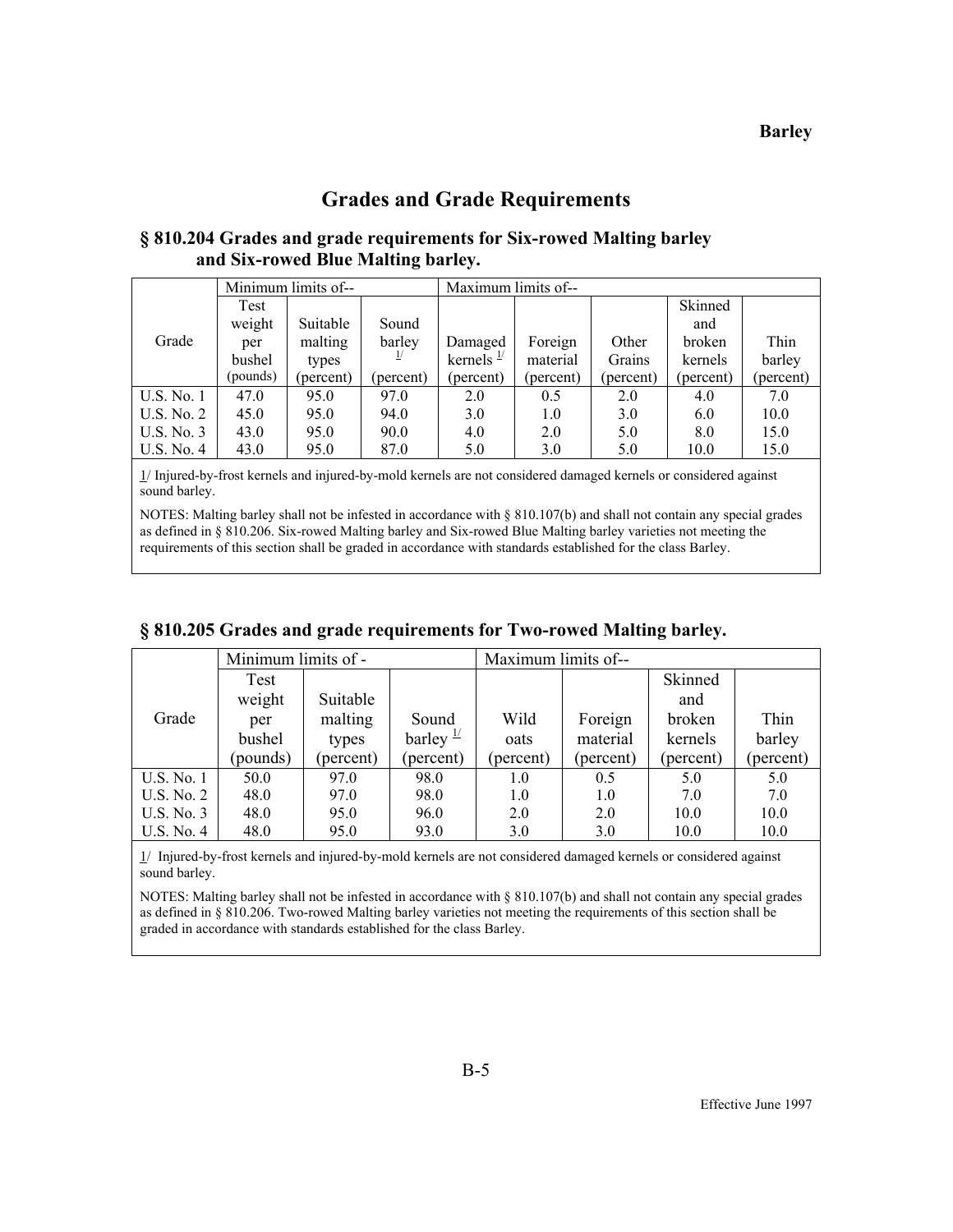|            | Minimum limits of |           | Maximum limits of     |           |           |               |           |  |  |
|------------|-------------------|-----------|-----------------------|-----------|-----------|---------------|-----------|--|--|
|            | Test              |           |                       | Heat-     |           |               |           |  |  |
| Grade      | weight per        | Sound     | Damaged               | damaged   | Foreign   | <b>Broken</b> | Thin      |  |  |
|            | bushel            | barley    | kernels $\frac{1}{2}$ | kernels   | material  | kernels       | barley    |  |  |
|            | (pounds)          | (percent) | (percent)             | (percent) | (percent) | (percent)     | (percent) |  |  |
| U.S. No. 1 | 47.0              | 97.0      | 2.0                   | 0.2       | 1.0       | 4.0           | 10.0      |  |  |
| U.S. No. 2 | 45.0              | 94.0      | 4.0                   | 0.3       | 2.0       | 8.0           | 15.0      |  |  |
| U.S. No. 3 | 43.0              | 90.0      | 6.0                   | 0.5       | 3.0       | 12.0          | 25.0      |  |  |
| U.S. No. 4 | 40.0              | 85.0      | 8.0                   | 1.0       | 4.0       | 18.0          | 35.0      |  |  |
| U.S. No. 5 | 36.0              | 75.0      | 10.0                  | 3.0       | 5.0       | 28.0          | 75.0      |  |  |
|            |                   |           |                       |           |           |               |           |  |  |

| § 810.206 Grades and grade requirements for barley. |  |  |  |  |  |  |
|-----------------------------------------------------|--|--|--|--|--|--|
|-----------------------------------------------------|--|--|--|--|--|--|

U.S. Sample Grade:

 $\frac{1}{2}$ 

U.S. Sample grade shall be barley that:

(a) Does not meet the requirements for the grades U.S. Nos. 1, 2, 3, 4, or 5; or

(b) Contains 8 or more stones or any number of stones which have an aggregate weight in excess of 0.2 percent of the sample weight, 2 or more pieces of glass, 3 or more crotalaria seeds (*Crotalaria* spp*.*), 2 or more castor beans (*Ricinus communis* L.), 4 or more particles of an unknown foreign substance(s) or a commonly recognized harmful or toxic substance(s), 8 or more cocklebur (*Xanthium* spp*.*) or similar seeds singly or in combination, 10 or more rodent pellets, bird droppings, or equivalent quantity of other animal filth per 1-1/8 to 1-1/4 quarts of barley; or

(c) Has a musty, sour, or commercially objectionable foreign odor (except smut or garlic odor); or

(d) Is heating or otherwise of distinctly low quality.

 $\frac{1}{2}$  Includes heat-damaged kernels. Injured-by-frost kernels and injured-by-mold kernels are not considered damaged kernels.